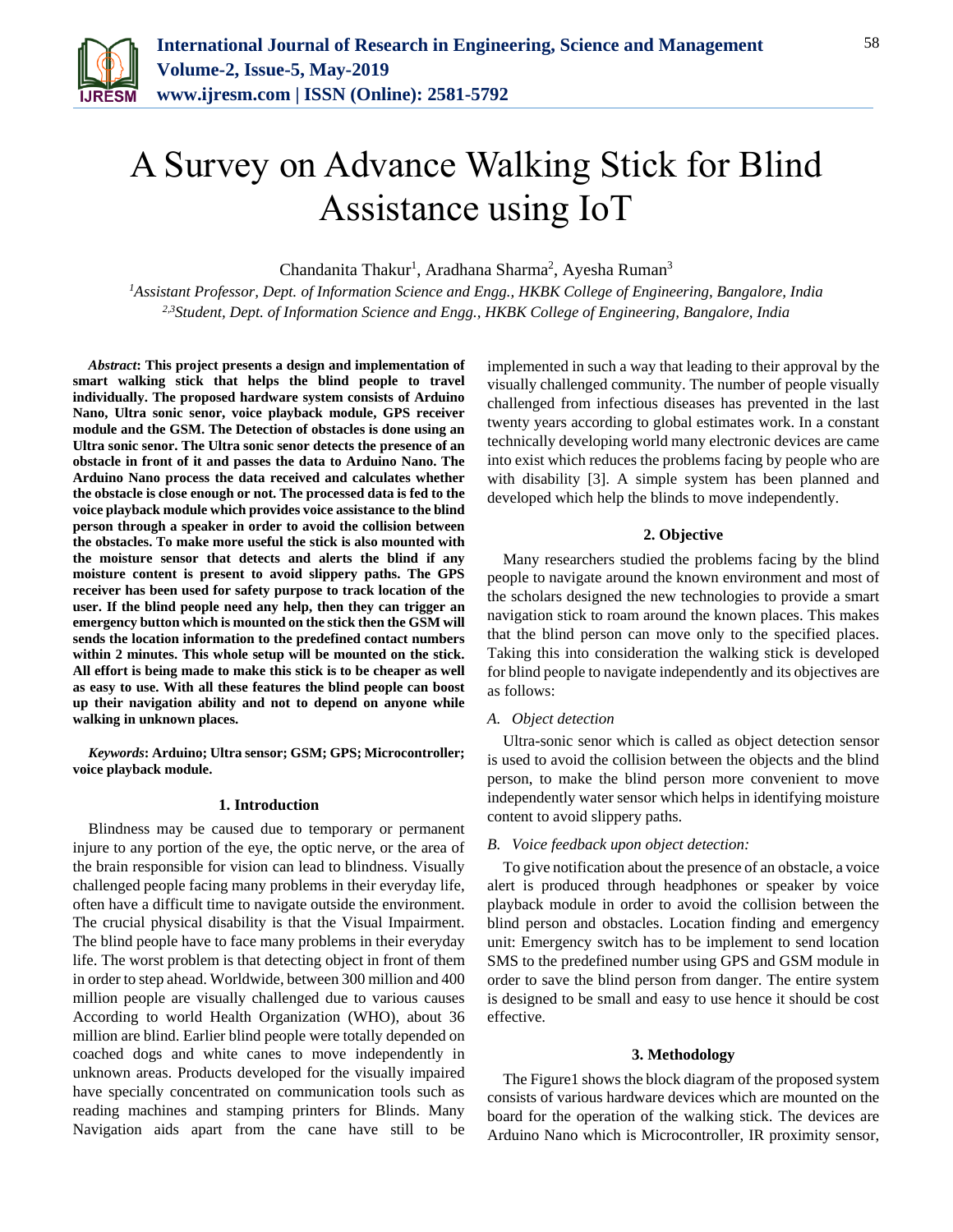

voice playback module, GSM modem, GPS module, LCD display. The brief descriptions of all the hardware components are as follows:



Fig. 1. Block diagram of proposed system

### *A. ATmega328 Microcontroller*

All the components used in this project are interfaced with the ATmega328 Microcontroller manufactured by Atmel belongs to the Mega AVR (Advanced Virtual RISC) series which processes the signals coming from different components or sensors. It is a chip mounted on the Arduino Nano Board. It is open source hardware as well as software hence this is very similar to the computer. It gives 8 bits of data and has 38KB flash memory with read and write functionalities it also has EEPROM (Electrically Erasable Programmable Read-only Memory) that enable to store data even though the power supply in not supplied. It is low power consumption with Advanced RISC Architecture. It has peripheral features that provide two 8-bit and one 16-bit timer with a separate oscillator. It also provides 23 general purpose I/O lines, 32 general purpose working registers.

#### *B. Ultra-sonic sensor*

The Ultra sonic senor is an object detection sensor which contains a pair of transmitter LED and receiver photodiode. The transmitter continuously emits infrared radiations, when the signals hit by an object some of the rays reflected and is received by the photodiode. The received continuous signals are fed to the positive input of comparator op-amp IC LM358 and are compared with the reference voltage at the other input. When the strength of the transmitter led is high, more energy will be received by the photodiode, the voltage across the photodiode drops, and the voltage across the positive input gets higher than the negative input of the comparator, then the output becomes high and led turns ON which indicates the presence of an object. Similarly, when there is emission of IR rays towards photodiode then the output of comparator is LOW and led turns OFF which indicates the absence of an object.

# *C. Moisture sensor*

The moisture sensor is a straightforward moisture discovery circuit which consists of two probes those allow the current to pass through the soil and then it gets the resistance value to measure the moisture content. Its output turns out to be high when input is low that is the reason it is known as inverter IC. At the point when there is no moisture in soil probe 1 of IC7404 turns out to be low a result of this yield stick 2 goes high. At the point when adequate measure of water is there then it will wind up damp and stick 1 of IC7404 goes high which make stick 2 of IC7404 low.



Fig. 2. Flow of object detection and voice segment

### *D. GPS module*

GPS stands for Global Positioning system which provides location information to the GPS receiver anywhere in the Globe. It is a universal radio navigation system established by the U.S Department of Defence (DOD) to give information about the location for military application. A signal from one or more radio navigation aids enables a person to compute their position. Hence we are using GPS module in this project to get the location information of blind person.

## *E. GSM Module*

GSM acronym stands for Global System for Mobile communication which is acts as communication link between the blind person and to any person whose contact number linked to a GSM system. In this project we are using SIM900 GSM module built with dual Band GSM/GPRS engine-SIM900A which works on frequencies of 850/900/1800/1900MHz. This module can be connected to the microcontroller which allows the GSM module to communicate with the mobile network by sending or receiving messages. In this project the GSM is used to send a SMS about location information to the parents using an extended AT command set. The location message will be sent through the module by connecting Tx, Rx and GND with the microcontroller. When an emergency switch is pressed by the blind person the location message will be sent to the predefined contact number.

## *F. LCD Display*

Liquid Crystal Display is used in this project for displaying outputs of each module controlled by the microcontroller. We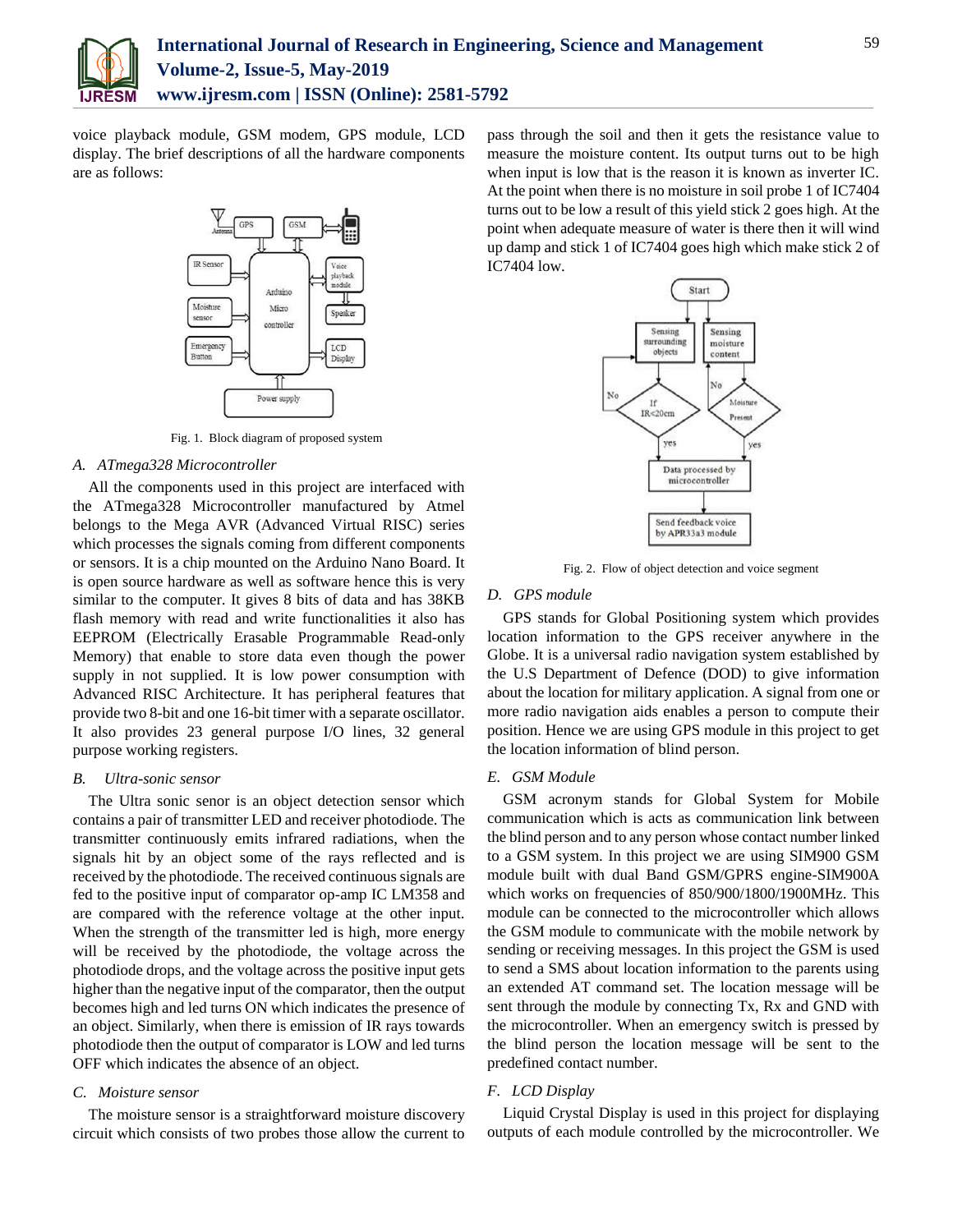

are using 16×2 LCD that able to write 16 characters in 2 rows. It helps to identify and remove errors module wise in case of system get failure.



Fig. 3. Flow of location finding and emergency segment.

# *G. Emergency Switch*

The Switch is provided to use when the user is in Danger. The location information sent to the parents by GSM when an Emergency Switch is pressed by the user.

## **4. Result**

#### *A. Object detection*

Objects may be present on the lower surface in the route of the blind or high level objects in front of him. A variety of objects at varying distances and heights are placed, and later the sensor is linked to oscilloscope to know the received signal variation. We get result as no signal; Figure 4 shows the graph of Received signals in Ultra sonic sensor which are (1) No object (2) Object in front of the blind.



Fig. 4. Ultrasonic senor object detection (1) No object (2) object in front of the blind.

### *B. Voice feedback upon obstacle detection*

We also checked the voice notification using the voice playback warning module and it is able to provide the correct instruction to the user through speaker and the obtained data is listed

# *C. Location finding and emergency unit*

The emergency button used in the smart walking stick to send the location message to the preset contact number. An experiment was conducted to test whether the GSM is able to trigger through switch. To make GSM to be trigger the microcontroller has to detect the interrupt for once. The rising edge and falling edge type of interrupt is used on the Arduino Nano microcontroller. To generate one of several rising and falling edges a de-bouncing circuit was considered which uses capacitor and resistor. The circuit generates high voltage when the button is pressed due to discharging of capacitor. A smooth falling edge is created when the button is released therefore the microcontroller finds only one falling edge which allows the emergency button to execute properly and thus it functioned as expected.

When the authorized person clicks on the link received as SMS, the location will be accessed on the Google map thereby the parents can track the blinds destination that will show the exact position where the blind person is located as shown in the above Figure 6. Thus the location retrieves from the server and providing safety system for the blind person is achieved.

# *D. Complete prototype representation of walking stick*

The figure 7 shows the complete designed prototype representation of walking stick. It reduces not too dependent on the other family members. It is simple and easy to use. It helps in avoiding minor collisions and thus provides the more safety. Voice play back module provides alert about the objects through speaker. Emergency button is provided which activates GPS and GSM to sends location information to the parents if the blind person is in danger. Shows complete result description of each component.

#### **5. Conclusion**

The main goal of our research is to provide a smart walking stick to the blinds to navigate around the environment without any interaction with sighted people and that should be very cost effective and ease of use. The hardware implemented using Arduino Nano hence the system is small in size also comfortable to carry along. The voice playback module is comfortable to give instructions by using any language so that the system can be used by worldwide. The GPS and GSM modules are successfully operated above model with operating gsm/gps alerts also and voice also.

#### **6. Future scope**

The system can be modified by adding flame detector sensor to alert them to escape from the fire accidents. The principles of radar can be used to detect the long ranging target objects. By identifying the colour of tablet box a blind person can intake the tablet for his health issues this can be achieved by